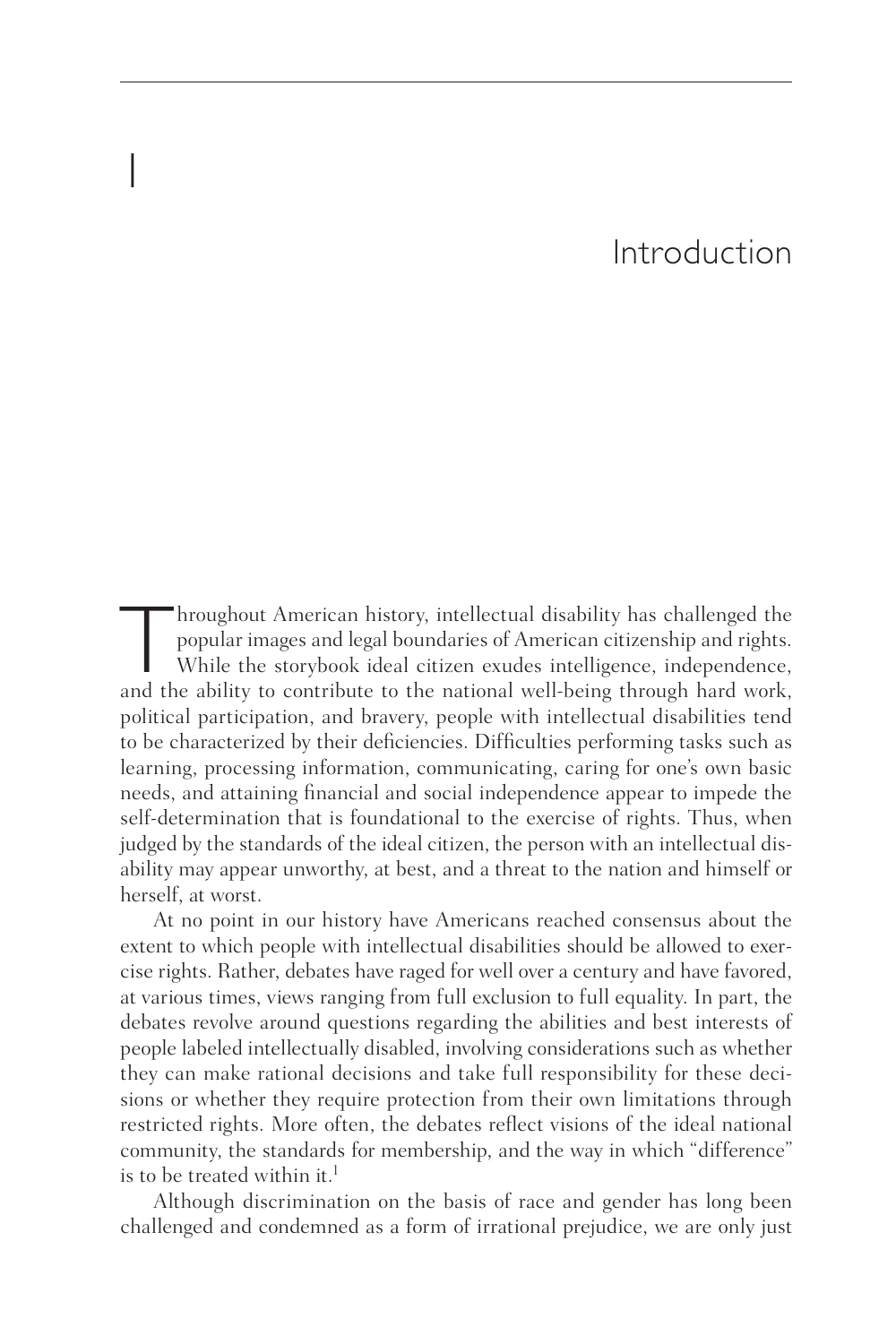beginning to question and de-naturalize the deprivation of rights from people with disabilities. The traditional legal model equated disability with incompetence and therefore assumed the inferior legal status of people with disabilities to be "an inevitable consequence of the physical and intellectual differences imposed by disability" (Funk 1987, 7). As such, exclusion on the basis of disability is still widely accepted and viewed as legally justified and even morally imperative.

Because intellectual disability represents such a traditional and wellaccepted basis for exclusion, attempts to rethink the definition of intellectual disability and its relationship to rights call into question many of the fundamental assumptions about citizenship and raise key questions about the way in which we allocate rights, including the following: What are the abilities and character traits needed to exercise rights? Should rights be conferred based on ability, membership in a community, or other considerations? Does the state have an obligation to provide assistance or social rights to enhance citizens' well-being? What should happen to individuals who are denied rights? Does the state have any obligations to non-rights-bearing citizens? Throughout debates on intellectual disability and rights, these questions are raised over and over again, and Americans answer them very differently depending on the time and place in which they live and their relationship to intellectual disability.

### Constructing the Exclusion of People with Intellectual Disabilities

To introduce some of the broad issues in these debates, we briefly consider the arguments for the exclusion of people with intellectual disabilities from rights, the arguments for inclusion, and the frequent movement between these positions. To first consider exclusion, the legal history of Americans with intellectual disabilities has been dominated by the formal deprivation of rights. At the time of their founding, almost all U.S. states developed constitutional and legal restrictions abrogating from "idiots," "incompetents," or "imbeciles" the rights to vote, to make contracts (and therefore to marry, as marriage is seen as a form of contract), and to serve on juries. In place of rights, legislators developed a series of legal protections. For example, people with intellectual disabilities could potentially receive exemptions from military obligations and have marriages and damaging contracts voided. While offering some degree of protection, the exclusion from rights simultaneously made individuals vulnerable to segregation, marginalization, and abuse.

 Exclusion remained the driving force of disability policy throughout much of the twentieth century. In the early 1900s, institutionalization emerged as the primary policy for the treatment of intellectual disability and continued to guide national policy until at least the late 1960s (Trent 1994). People with intellectual disabilities rarely were given the opportunity to consent to their institutionalization, and the denial of their liberty could last any amount of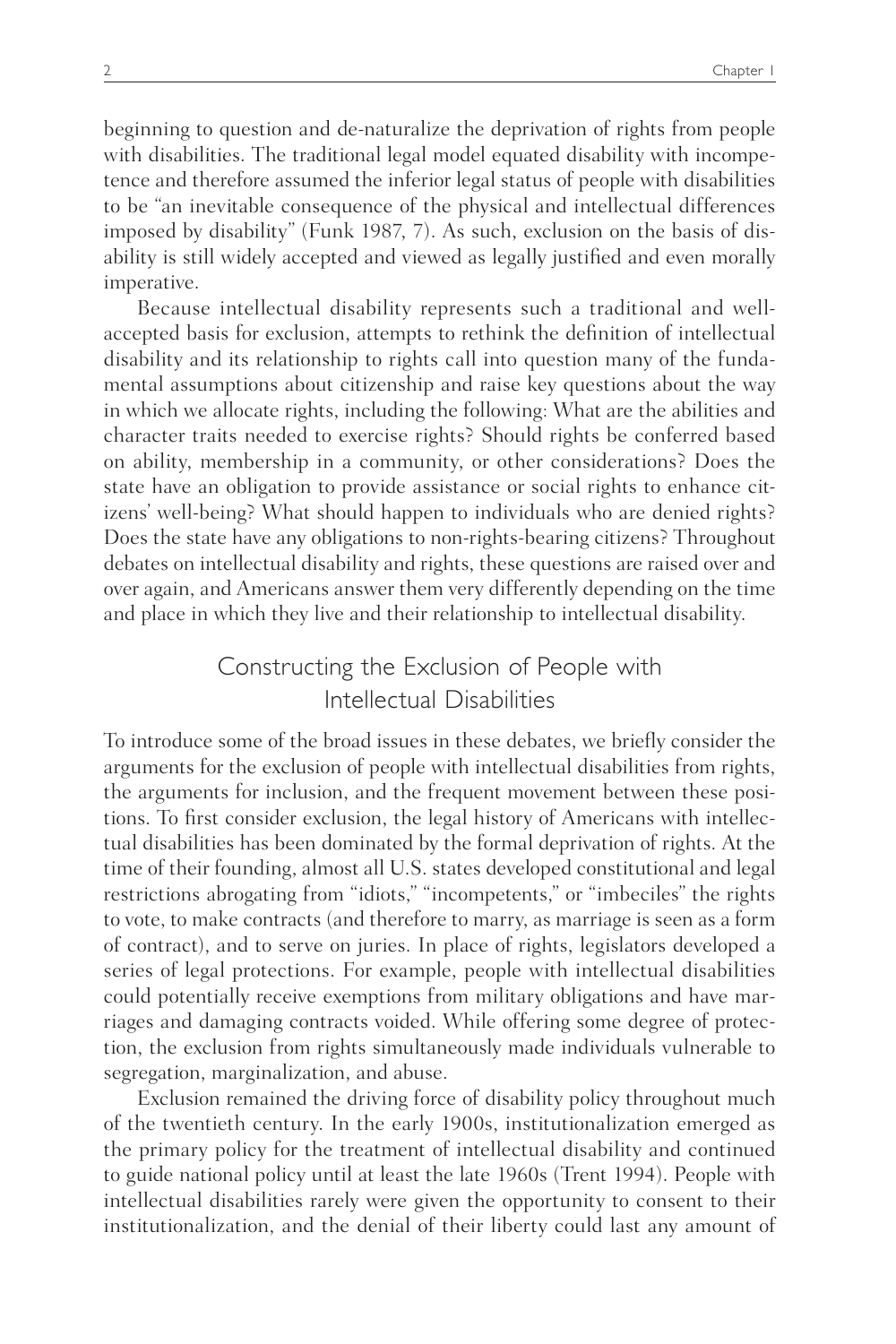time, potentially for their entire lifetimes. In addition to institutionalization, thirty-two states passed compulsory sterilization laws in the twentieth century and thirty-nine had restrictive marriage statutes at some time during that period. As recently as 1975, West Virginia enacted a sterilization law and promoted it by asserting the savings that it would provide for taxpayers (Reilly 1991). Moreover, prior to the passage of the 1975 Education for All Handicapped Children Act, children with disabilities frequently were excluded from public education.

 Times have changed, but exclusion is not simply a matter of the past. People with intellectual disabilities continue to face tremendous marginalization in current times. Many states retain laws denying rights based solely on the diagnosis or legal adjudication of mental incompetence, regardless of the relevance of these medical and legal determinations to the ability to exercise specific rights. Moreover, due to the lack of accommodations and support, people with disabilities often cannot meaningfully exercise the rights that have been formally granted to them.

 The deprivation of rights contributes to the broader lack of control that people with intellectual disabilities exercise over their lives. Pennsylvania data from 2003–2004 provides a glimpse into the current situation: 65 percent of adults receiving residential services through the state's Office of Mental Retardation reported that they had no input regarding where they lived, and of those who said they had input, the majority (66 percent) looked at no potential living situations outside their current residence; three-quarters (76 percent) of the respondents did not choose their housemates; only 31 percent had a key or a way to independently enter their residence; and almost half (45 percent) reported having no input regarding how they spent their day, regardless of whether they were employed or went to a "day activity" program (Feinstein et al. 2005). In Pennsylvania, as in many states, the receipt of services largely requires one to forfeit the right to select one's own housing, roommates, staff, daily activities, and schedule.<sup>2</sup>

 Moreover, most services are currently provided in a manner that assumes and imposes asexuality on their recipients; sexuality, marriage, and parenting are largely incompatible with the dominant single-sex group home structure. Public transportation is infrequently available and, when it exists, remains largely inaccessible, leaving people with disabilities dependent on family, friends, staff, and separate and inferior systems of transportation provided specifically for people with disabilities. Segregation continues to dominate both the provision of public education for children and adult "programming" such as sheltered workshops and day activity centers. While not as blatant as compulsory institutionalization and sterilization, segregated services may prevent people with intellectual disabilities from participating meaningfully in mainstream society.

 Several of the justifications used for excluding people with intellectual disabilities from rights are vividly demonstrated by the infamous 1927 Supreme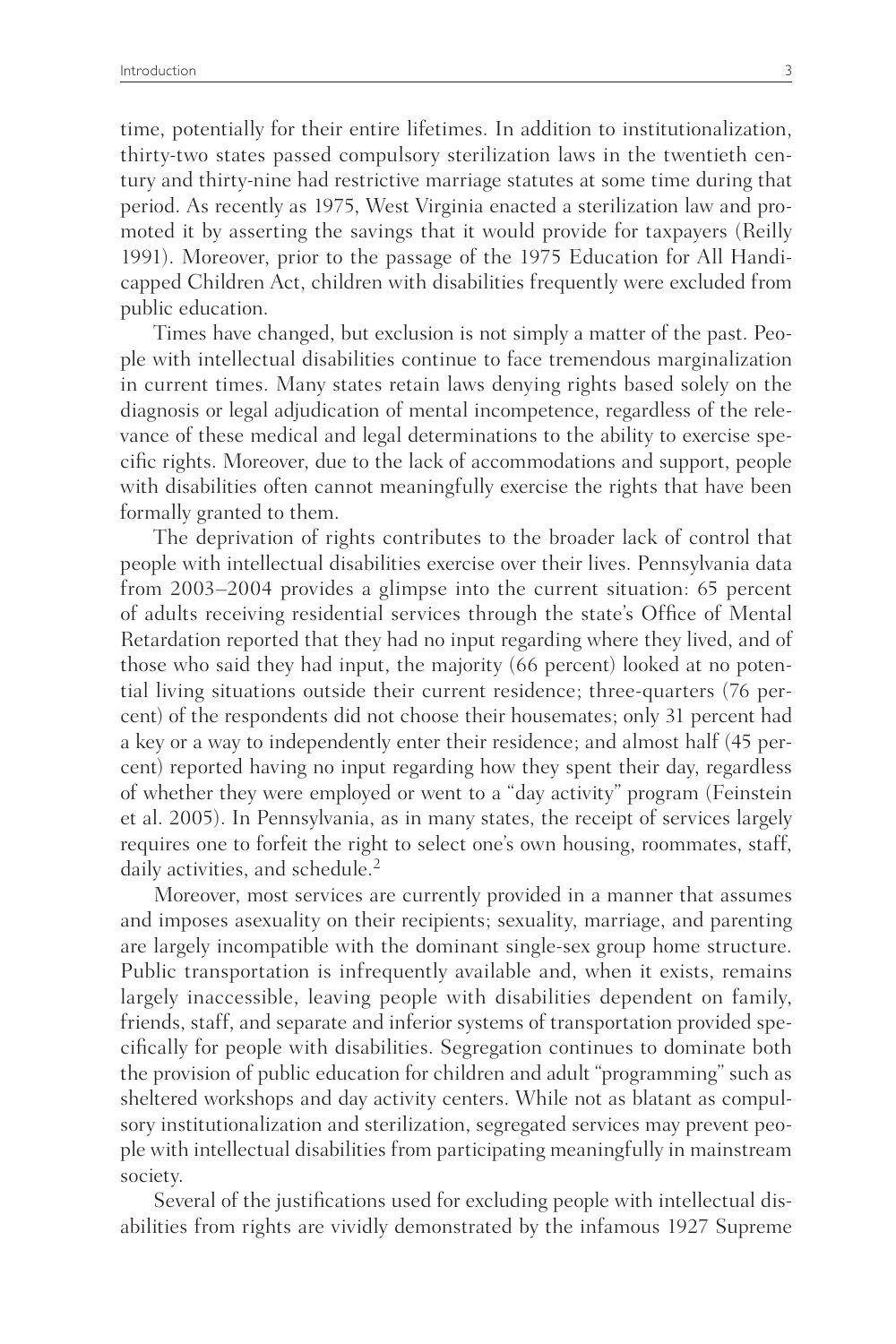Court case *Buck v. Bell*. The case revolved around Carrie Buck, who was born out of wedlock to a woman committed to the Virginia State Colony for Epileptics and Feebleminded. At seventeen, she became a patient at this same institution. Carrie was pregnant and unmarried at the time of her commitment, and institutional physicians diagnosed her as "feebleminded," with a mental age of nine, and "sexually immoral" (Cynkar 1981). After Carrie gave birth, physicians waited only nine months before declaring her baby feebleminded, "proving" that hereditary feeblemindedness existed within Carrie's family and turning her into the embodiment of eugenic fears concerning genetic feeblemindedness and moral deviance (Gould 1984).<sup>3</sup>

Based on Carrie's diagnosis and presumed hereditary destiny to bear feebleminded children, her physicians ordered her to be sterilized, a legal option under Virginia's new sterilization law. Authorities from the Virginia State Colony argued that, as a "low-grade moron" whose family indicated a "very high frequency of feeble-minded persons," Carrie was a "potential parent of socially inadequate offspring" (Cynkar 1981). Not only did the authorities wish to sterilize Carrie but they also desired to use her case to test the new law, because she represented such an ideal candidate under the guidelines for eugenic sterilization. Sterilization had come under much legal fire, and they hoped Carrie's case would legitimate once and for all the state's right to prevent procreation in this way. Carrie's legal guardian approved of the sterilization, yet the superintendent of the State Colony asked her guardian to contest the procedure, setting in motion a legal "battle" in which everyone with power actually supported her sterilization. As the Virginia State Colony's authorities hoped, this case went all the way to the U.S. Supreme Court.

 The denial of many basic rights actually went unquestioned in this case. Once institutionalized, inmates such as Carrie were denied rights to liberty and procreation through the enforced separation of the sexes as a matter of course. Hence, the lawyer representing the Virginia State Colony, Aubrey Strode, argued, "The state may and does confine the feeble minded, thus depriving them of their liberty. When so confined they are by segregation prohibited from procreation—a further deprivation of liberty that goes unquestioned" (Strode 1927). Carrie's own lawyer, I. P. Whitehead, simply agreed, noting, "We concede that the State has the right to segregate the feebleminded and thereby deprive them of the power to procreate. The State has exercised this right for a long time without question" (Whitehead 1927).

 In addition to denying the right to procreate, though, forced sterilization violated the right to bodily integrity by surgically eliminating the biological potential of procreation. Hence, the matter under dispute in *Buck v. Bell* was not the right to procreate per se but, rather, the means available to the state to prohibit procreation. Would the state be allowed to violate an individual's bodily integrity and surgically eliminate the physical possibility of procreation? In his impassioned court decision, Justice Oliver Wendell Holmes Jr. gave unwavering support for the state's authority to deny basic civil rights, including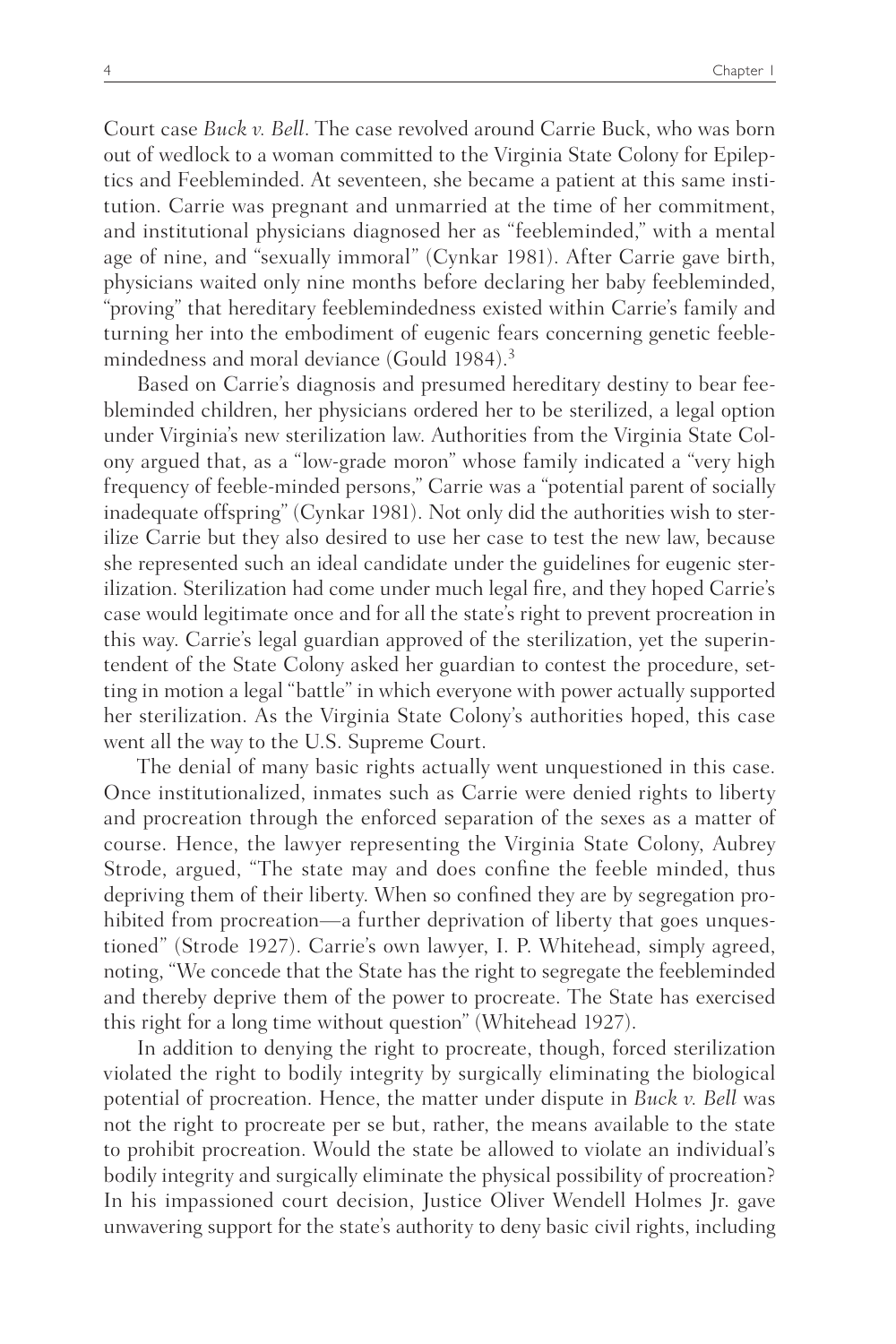the rights to privacy, parenthood, and bodily integrity, to people with intellectual disabilities:

We have seen more than once that the public welfare may call upon the best citizens for their lives. It would be strange if it could not call upon those who already sap the strength of the State for these lesser sacrifices, often not felt to be such by those concerned, in order to prevent our being swamped with incompetence. It is better for all the world, if instead of waiting to execute degenerate offspring for crime, or to let them starve for their imbecility, society can prevent those who are manifestly unfit from continuing their kind. The principle that sustains compulsory vaccination is broad enough to cover cutting the Fallopian tubes. . . . Three generations of imbeciles are enough. (*Buck v*. *Bell* 1927, 207)

 In this brief example, we see many of the justifications used to deny civil rights to people with intellectual disabilities. In his statement, Holmes judged people with intellectual disabilities to be "manifestly unfit" to exercise rights. His assessment was based on several criteria, including rationality, independence, economic productivity, and morality. First and foremost, people with intellectual disabilities were characterized as too incompetent or irrational to exercise rights responsibly. In this case, all parties, including institutional authorities, Carrie's lawyer, and the Supreme Court justices assumed that feeblemindedness involved the inherent and pervasive inability to make meaningful decisions and therefore to live a self-determined life. Carrie was deemed unable to provide informed consent, a key element in the exercise of civil rights. Thus, Aubrey Strode, the lawyer representing the Virginia State Colony, concluded without contest, "She cannot determine the matter for herself both because being not of full age her judgment is not to be accepted . . . and because she is further incapacitated by congenital mental defect" (Strode 1927).

 More glaring, in Holmes's opinion, was the importance of Carrie's dependence on the government for her support. Holmes referred to the feebleminded as "those who already sap the strength of the State," highlighting their dependence on social programs for care and survival. According to Justice Holmes, without these programs they would "starve for their imbecility." By failing to meet the economic norms of society and depending on others for care, such "lesser citizens" implicitly forfeited their civil rights in exchange for care. Those dependent on others for economic and social support were legal children and lost their legal individuality to the expediency of their caregivers' needs. Those providing care, however, whether they be family or the state, were legally equivalent to parents or "masters," holding the power to determine the best interests of and make major life choices for their dependents.4

Deviance also played a central role in justifying the denial of rights. Failure to meet economic norms was certainly one form of deviance, but eugen-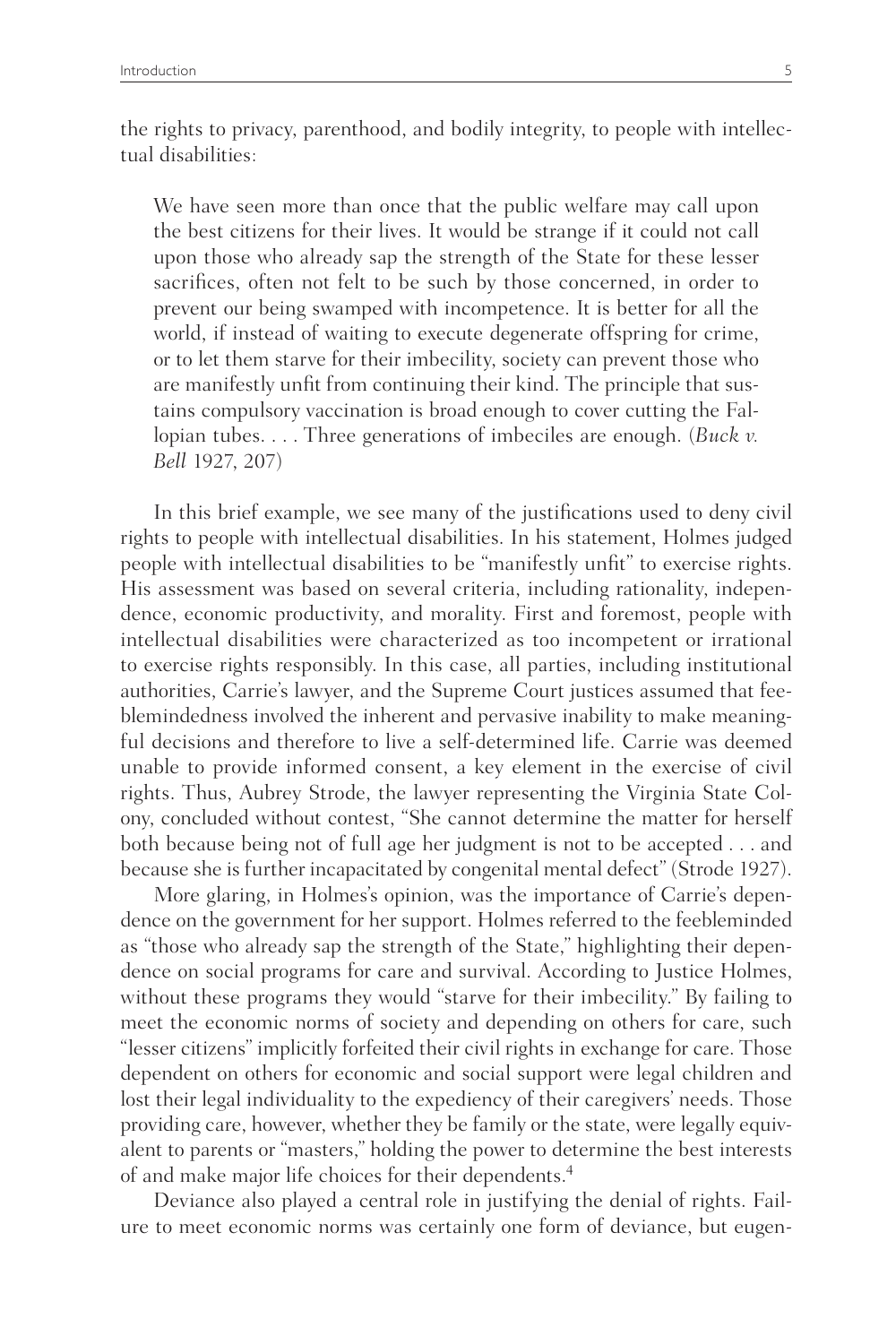icists at the times believed that feeblemindedness was associated with even more insidious character flaws, including promiscuity, criminality, alcoholism, and poverty (Reilly 1991; Trent 1994), explaining Holmes's belief that it was better to prevent feeblemindedness through sterilization than wait "to execute degenerate offspring for their crime." Regardless of social programs, charity, or upbringing, the feebleminded were destined to fall into lives of crime and delinquency because they had both a natural inclination for such degeneracy and lacked the wisdom to avoid it. Such deviants could not be trusted to uphold the precious rights of American citizenship.

 The assumptions of incompetence, dependence, and deviance remain with us today and continue to be used as justification for the deprivation of rights. While this discrimination is not as blatant as it once was, people with intellectual disabilities are still assumed by many to be inherently different from and inferior to people without disabilities, and as such they remain one of the few groups against whom legal discrimination is still often viewed as appropriate.

## Constructing the Inclusion of People with Intellectual Disabilities

Despite the long history of exclusion, the story of citizenship and intellectual disability is not one-sided. If people with intellectual disabilities were in fact naturally and categorically unable to exercise rights, we would see no significant debate about rights for this population. This is not the case, however; throughout the twentieth century advocates for people with intellectual disabilities and people with intellectual disabilities themselves engaged in many successful attempts to claim rights and support their active participation in society.

 Even in the eugenics era, some professionals fought against the complete restriction of rights and advocated for some level of participation and inclusion, believing that at least some people with intellectual disabilities could marry, vote, bear children, receive education, and live in the community. For example, in the 1940s Oscar Kaplan (1944), a prominent psychologist specializing in mental disorders, supported the right to marriage based on his scientific findings showing that the majority of marriages among the feebleminded were successful. Phyllis Mickelson (1947, 1949), an academic in the field of social work, also provided support for parenthood by people with intellectual disabilities, finding in her research that some feebleminded parents could provide satisfactory care for their children and that factors such as marital harmony, income level, family size, and mental health often mattered more in successful parenting than intelligence.

 In the 1960s and 1970s, the tide of national policy began to turn more clearly toward the recognition of people with disabilities as full citizens. Deinstitutionalization emerged as national policy; state-level courts and then Congress granted children with disabilities the right to a free and appropri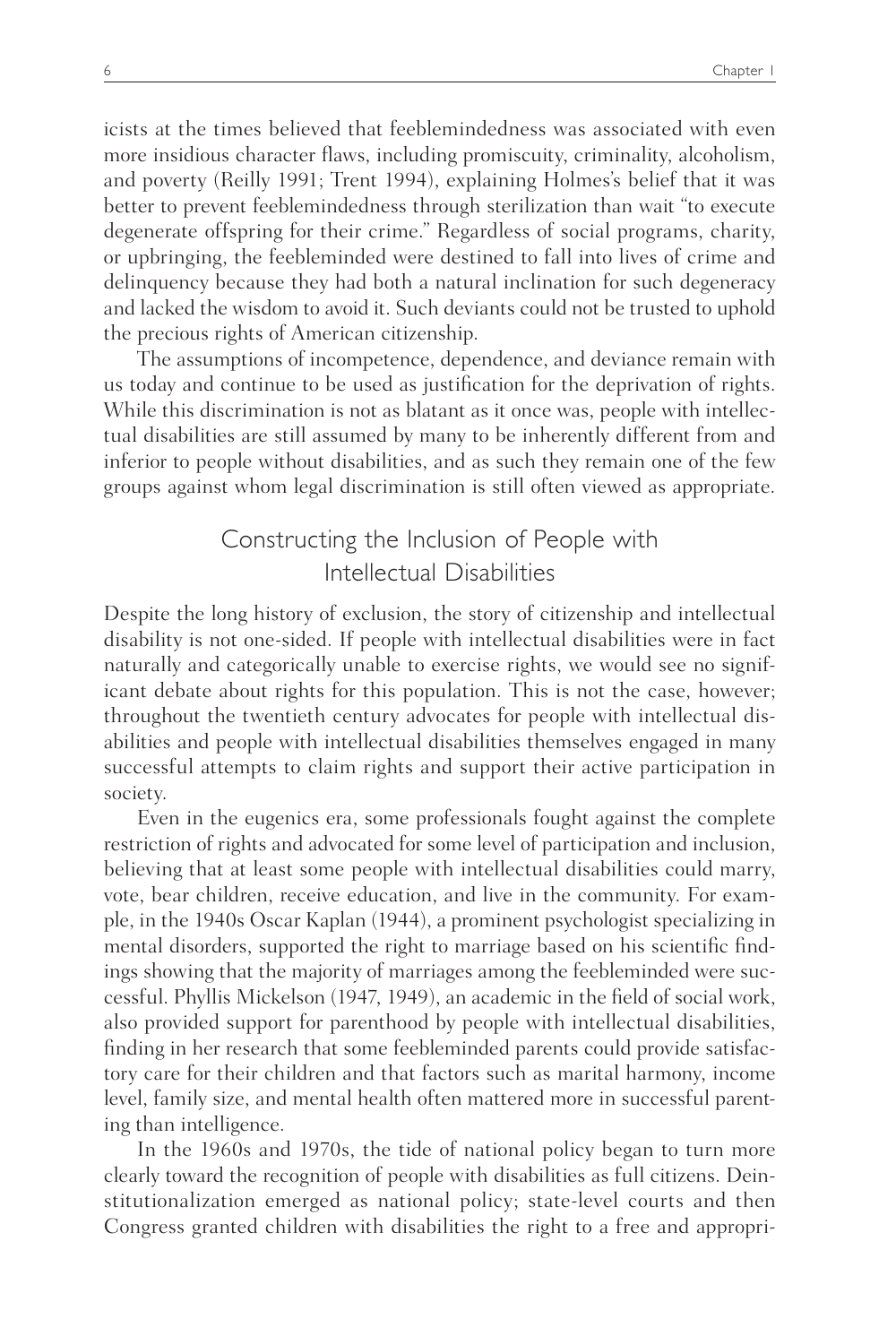ate public education, including accommodations to ensure they could benefit from the curriculum; and the 1975 Developmental Disabilities Assistance and Bill of Rights Act stressed the importance of delivering services to people with intellectual disabilities in the least restrictive environments possible and granted them access to the same civil rights held by other citizens. Throughout the 1970s, national legislation was passed almost every year guaranteeing rights to people with disabilities. In 1990, President Bush signed the Americans with Disabilities Act (ADA), the most sweeping civil-rights legislation for people with disabilities to date, making discrimination in employment and exclusion from public services on the basis of disability illegal. If one looked purely at national political rhetoric and formal legal developments involving intellectual disability, it appeared that they had "made it."

 In part, arguments for inclusion provided alternative portraits of intellectual disability, placing members of this population within the boundaries of rights bearer as typically defined. Narratives of disability and rights now argued that people with intellectual disabilities were—or, at least, *could be*—sufficiently independent, competent, productive, and moral to exercise rights. The narrative of the "special child," most often promulgated by parents, not only refuted the link between disability and immorality but also established people with disabilities as exceptionally moral, even as God's special gifts. They were viewed as unfailingly loyal, innocent, and selfless. While the "special child" narratives confronted stereotypes of moral deviance, narratives of the productive citizen established people with intellectual disabilities as "responsible, contributing citizens" (Robb 1952, 55), particularly if provided with the appropriate services and access to education and jobs. According to this narrative, people with intellectual disabilities remained dependent on others because society denied them the education, job training, and opportunity necessary to succeed. If provided with basic services, they could be "rehabilitated from a role of idleness and dependency to the status of full-fledged wage-earner and citizen" (President's Panel on Mental Retardation 1962, 100–101). Not only *could* people with intellectual disabilities be productive citizens; they had a *right* to the opportunities and services that would allow them to reach this potential.

 These narratives exemplify the attempt to fit people with intellectual disabilities into popular conceptions of rights. More radical narratives attempted to re-frame the criteria established for the exercise of rights, questioning whether traits such as morality, dependence, and intelligence should be prerequisites at all. Some scholars and activists argued that, unless the law could clearly demarcate the level or kind of morality, independence, or intelligence required for the exercise of rights and apply these standards to all American citizens, the law should not take these factors into account (e.g., "Editorial Note" 1979; Metcalf 1989).

 In contrast with *Buck v. Bell*, the Pennsylvania court case *Pennsylvania Association for Retarded Children (PARC) v. Commonwealth of Pennsylvania* (1971, 1972) illustrates the change in both the perception of the abilities of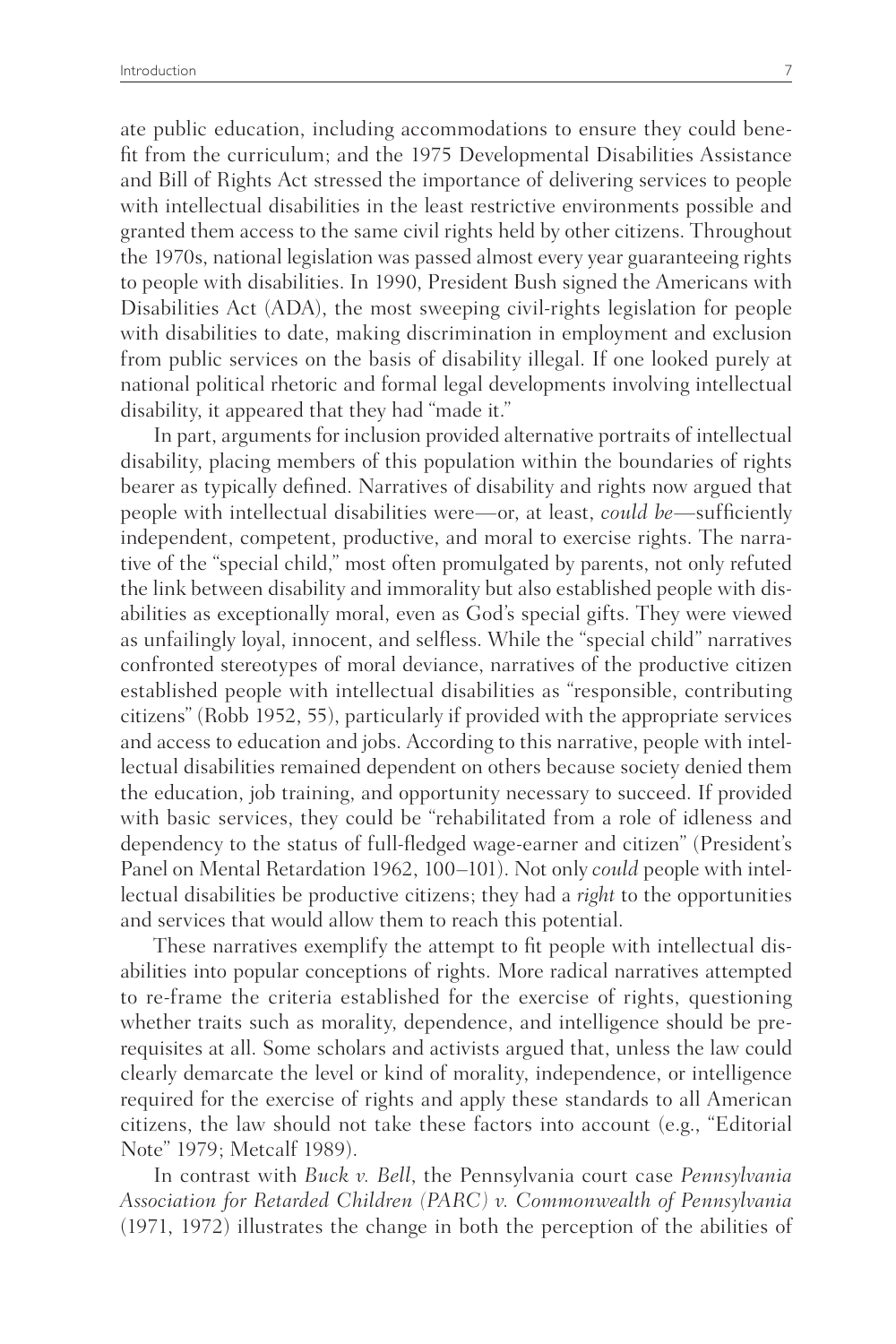children labeled "mentally retarded" (the label frequently used in the 1970s) and the prerequisites for exercising rights. In this case, PARC, an advocacy organization for people with mental retardation and their families, along with the parents of thirteen children, brought a class-action suit against the Commonwealth of Pennsylvania on behalf of all school-age children with mental retardation. The thirteen children had been excluded from public education, and evidence indicated that seventy thousand to eighty thousand additional children with retardation throughout the commonwealth also were being denied access to public education. Parents typically received neither notice of the decision to exclude their children nor the opportunity for a hearing to challenge the decision. "For example, the parents of David Tupi, a retarded child, were never officially informed of the decision to exclude him from school. Rather, they were only made aware of the situation when the school bus which regularly brought him to school failed to show up" (*PARC v. Pennsylvania* 1972, 293).

 The commonwealth defended the school districts' actions on several grounds. Several Pennsylvania laws allowed the temporary or permanent denial of public education to children "who are found to be uneducable and untrainable," as well as to children "who have not attained a mental age of five years."<sup>5</sup> According to the commonwealth, this distinction was sensible in that

a child who is uneducable and untrainable requires treatment different from those children of the other classifications. To place the retarded child in the public classroom is to subject such child to frustration since he cannot compete mentally with the other children, to subject him to ridicule by other students, to generally disrupt the classroom, albeit not intentionally and to impose upon the teacher a burden with which he is not trained to cope. There is therefore sound reason for the distinction. (*PARC v. Pennsylvania* 1972, 291)

The commonwealth also argued that hearings would delay immediate action at times needed to remove unruly and disruptive students from the classroom.

 The court, however, overwhelmingly accepted the evidence provided by PARC. The court's opinion, written by Justice Thomas A. Masterson, provided a much different depiction of intellectual disabilities from the one offered by Justice Oliver Wendell Holmes Jr. in *Buck v. Bell*. Masterson depicted children with retardation as capable of citizenship or, at least, as capable of developing the skills necessary for citizenship. Masterson explained, first, that the distinction between "disabled" and "non-disabled" was difficult to make, citing evidence of questionable and even erroneous diagnoses. Second, the deficiencies associated with mental retardation were seen as resulting not solely from biological conditions but also from the stigma and exclusion imposed in part *by* the school. Third, Masterson argued that the "premise of the statute which necessarily assumes that certain retarded children are uneducable and untrain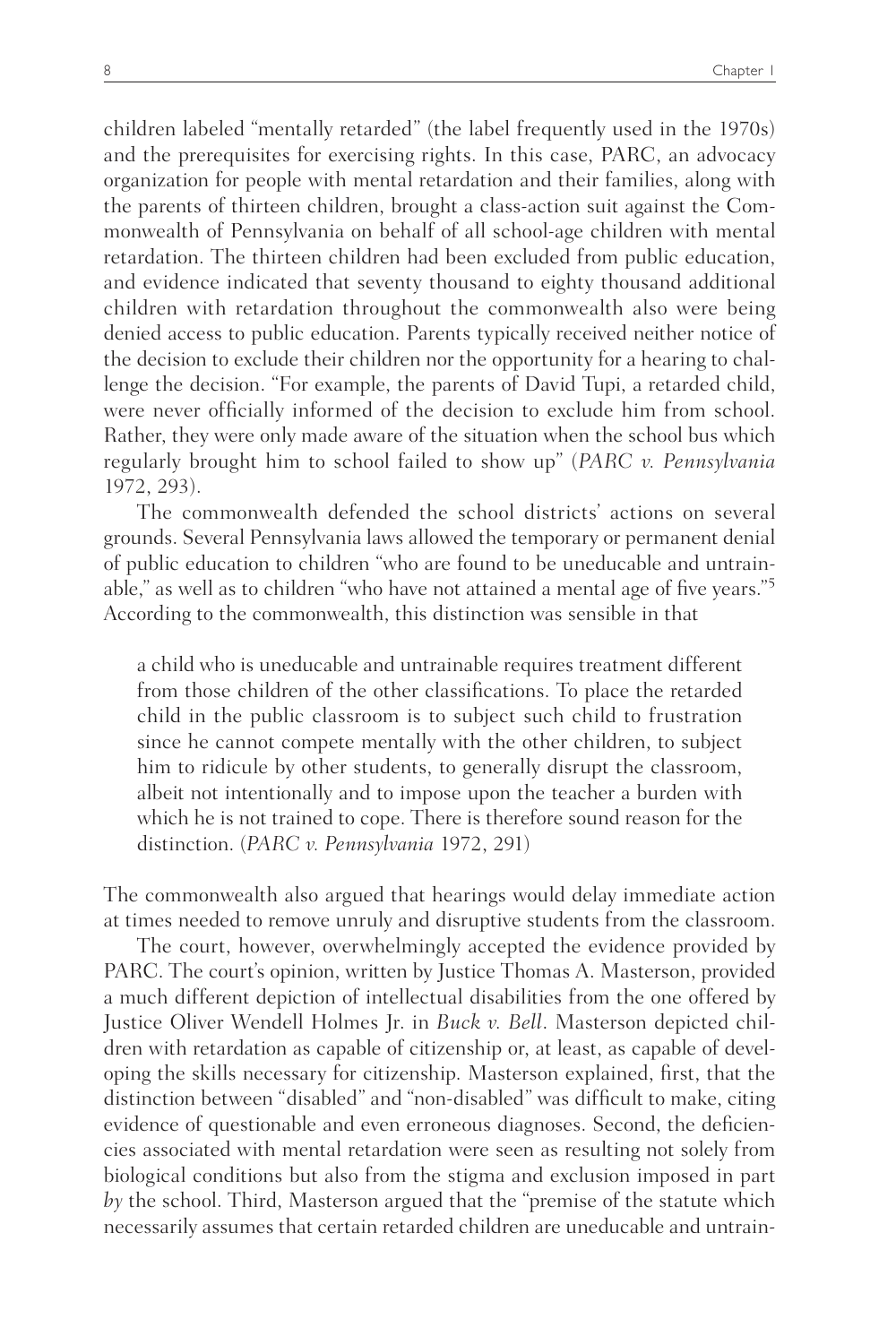able lacks a rational basis in fact," citing expert opinion to conclude that "all mentally retarded persons are capable of benefiting from a program of education and training; that the greatest number of retarded persons, given such education and training, are capable of achieving self-sufficiency and the remaining few, with such education and training, are capable of achieving some degree of self care" (*PARC v. Pennsylvania* 1972, 296).

For Holmes, the "feeble-minded" individual stood in stark contrast to a rights-bearing citizen, too incompetent, dependent, and deviant to be entrusted with rights. In this case, however, Masterson explicitly referred to people with "mental retardation" as citizens and portrayed them as more like than unlike other American citizens, especially when given the same opportunities. Like other citizens, they had the right to a public education. Not only did this case re-envision people with intellectual disabilities as equal members of society; it also questioned the bases of granting rights. People receive rights because they are citizens, and perhaps because they are humans, not because they meet particular criteria of intelligence, productivity, or morality. Rather than insisting that individuals prove their worth before granting rights, Masterson's opinion for the court suggests that they develop their potential *through* the exercise of rights. Thus, the court set forth a "zero-reject" rule giving all children the right to a free public education regardless of competence, ability to benefit, or productivity.

 This decision did not totally eschew the ideals of rationality, productivity, and morality; these were still held up as the goals for which rights were provided. Nor did it balk at all forms of segregation. Segregated public schools and classrooms remained viable options, although integration was "preferable" to segregation. That said, though, the re-conceptualization of the relationship between citizenship and intellectual disability that took hold in the fight for education would soon be applied and expanded to include all rights and all age groups.

#### Mixed Messages

While some cases clearly support or deny access to rights for people with intellectual disabilities, more common and intriguing are those that indicate the tension that exists between these positions. At no point in history has there been a clear resolution of the "problem" of intellectual disability as related to rights, toward either exclusion or inclusion. The ambiguity related to the position of people with intellectual disabilities in relationship to rights has resulted in several peculiar trends. First, throughout the twentieth century, this population has been granted, and even encouraged to exercise, some, but not all, rights, often resulting in contradictory laws and patterns of access. For example, federal legislation including the Developmental Disabilities Assistance and Bill of Rights Act and the Americans with Disabilities Act guarantees equal civil rights to people with disabilities, yet many states concurrently have legis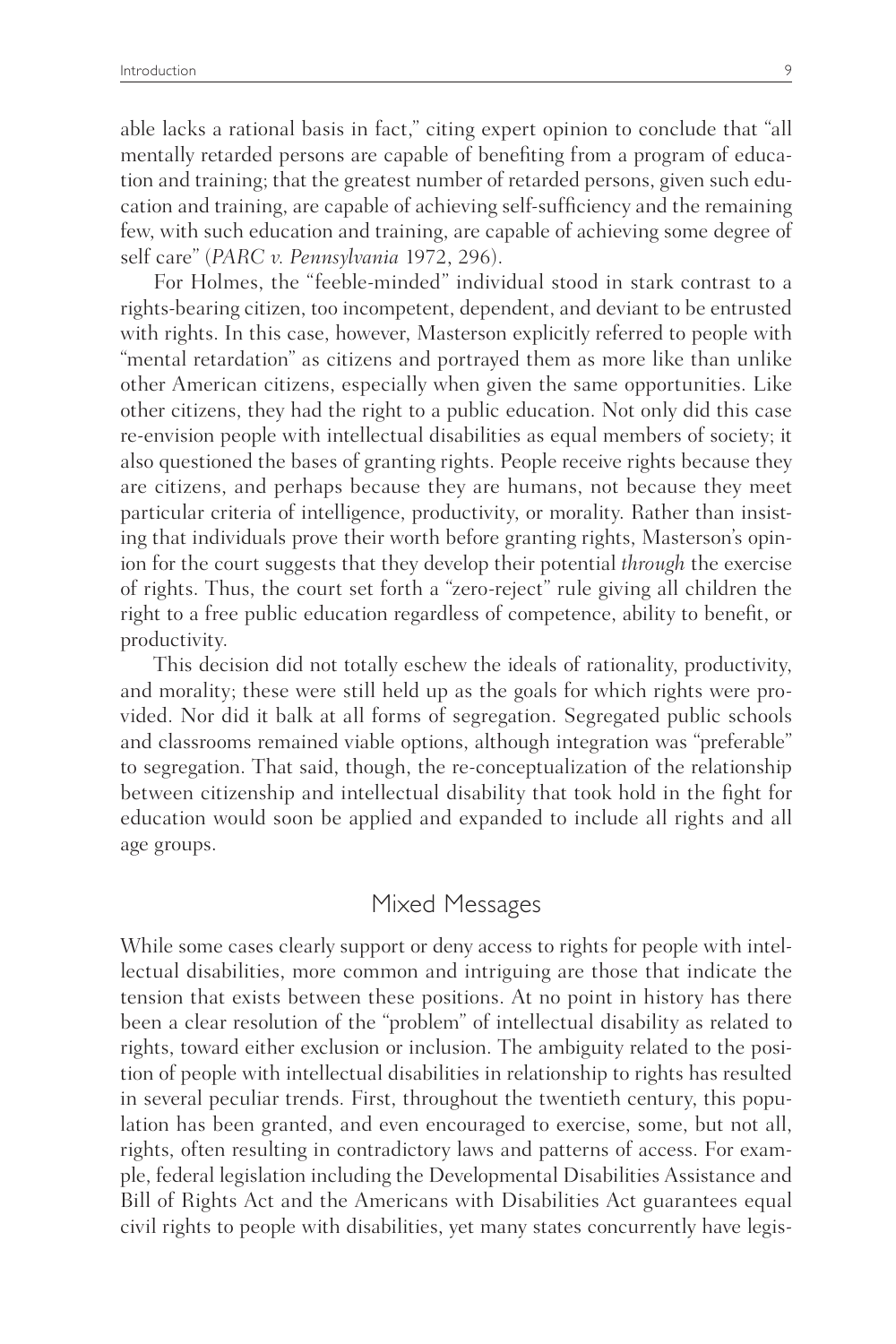lation restricting the rights to vote, contract, and marry based on mental ability. Second, access to rights varies widely by time and by state. For example, while forty-one states at some point restricted marriage based on mental ability, others never did. Third, legislation has included assistance and accommodations as an integral aspect of some rights, but not all. For example, we have granted rights to accommodations in employment and education, but few supports exist for parenting or religious worship.

We can see the tension between inclusion and exclusion in the 1985 Supreme Court case *City of Cleburne, Texas, v. Cleburne Living Center*. The story of this case begins with the Cleburne Living Center (CLC), a provider of residential services to people with intellectual disabilities, which planned to lease a building in the city of Cleburne to provide twenty-four-hour supervised housing to thirteen "mildly retarded" men and women. The building was situated in a housing zone that permitted single-family residences as well as multiple-dwelling structures such as apartment houses, nursing homes, boarding homes, and hotels. However, the city required special permits for "hospitals for the insane or feebleminded, or alcoholic or drug addicts, or penal or correctional institutions." City officials determined that this group home was properly classified as a hospital for the feebleminded, and on this basis they denied the CLC the special use permit.

 The CLC filed suit, alleging that the zoning ordinance violated the equal protection rights of both the organization and its potential residents; although a boarding house of similar size for people without disabilities would have been legal, the city council denied the CLC a permit to individuals with mental retardation, allegedly solely due to their disability. The city council, on the other hand, argued that a residence of this type would increase population concentration and congestion while potentially decreasing the serenity and safety of current residents, and therefore the denial of the permit was in the best interests of the city. Moreover, city officials argued that the denial of the building permit was in the best interests of the potential CLC residents. The CLC was planning to house thirteen residents, whereas new state standards urged group homes to house no more than six to eight persons. In addition, the home would be situated on a flood plain, raising the potential for physical harm. Neither of these conditions, the council argued, seemed beneficial for potential group-home residents.

 Unlike in *Buck v. Bell*, scientific "evidence" no longer supported stereotypes of individuals with intellectual disabilities as deviant and dangerous; nor could the civil rights of this population be dismissed as unimportant. Housing within the community, typically in group homes rather than in large-scale institutions, had become national policy. Yet concerns still existed about the ability of people with intellectual disabilities to adapt and contribute to their communities, leaving many communities resistant to implementing the national rhetoric of inclusion.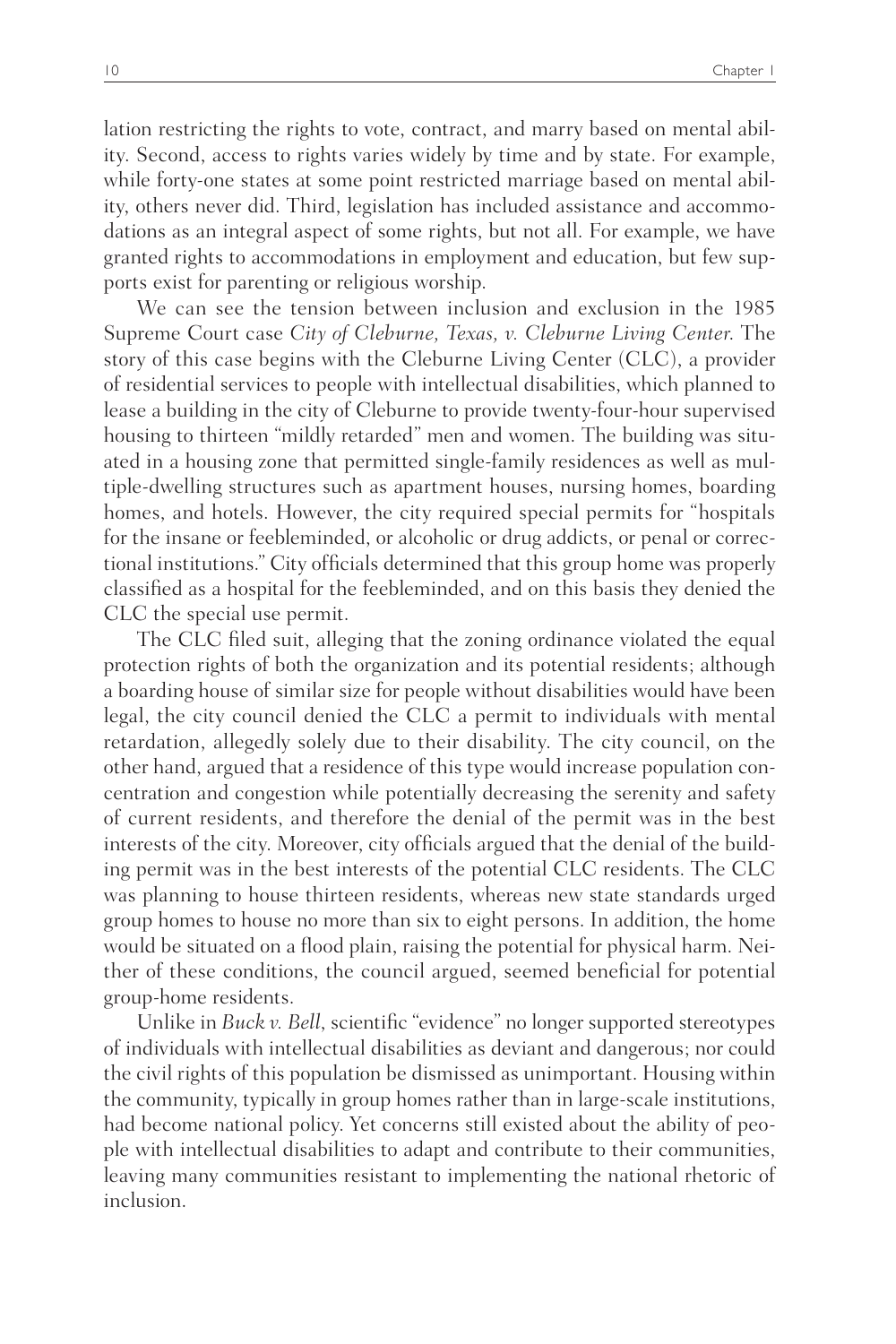The U.S. Supreme Court's decision illustrates the attempt to balance the inclusion and exclusion of people with intellectual disabilities by encouraging integration without making it an easily enforceable right or imposing it on other citizens. The court found that the city of Cleburne had violated the equal-protection rights of the CLC by discriminating unfairly against potential group-home residents based on fears related to mental retardation. However, the Supreme Court upheld the constitutionality of the City of Cleburne's zoning statute itself, which required a special permit for hospitals for the feebleminded. The court did not question the designation of a group home as a "hospital for the feebleminded"; nor did it require Cleburne to modify the statute, update or define its language, or justify the legitimacy of the interests it supposedly protected. Moreover, the court failed to define people with intellectual disabilities as a "suspect class," a status that would have given legal recognition to the history of discrimination experienced by people with intellectual disabilities and would have demanded increased scrutiny for all laws instituting differential treatment for this population.

 The Supreme Court struck a precarious balance by protecting the rights of people with intellectual disabilities involved in this specific instance while doing little to advance the right to housing and community integration for the broader population of people labeled as intellectually disabled. In the eyes of the court, the application of Cleburne's zoning statute by town officials that distinguished between individuals with intellectual disabilities and those without disabilities served no legitimate interest of the city. Yet in failing to strike down or require review of this statute, the court assumed that it might at some point be in the legitimate interests of the city of Cleburne to require a group home to attain a special permit designated for hospitals for the feebleminded. In the future, others labeled as intellectually disabled could be forced to undergo the same challenges to their right to housing, and the decision might not be the same.<sup>6</sup>

 The mixed messages evident in this decision are typical of modern law and rulings regarding intellectual disability. In many ways, the nation has come to support the legal equality of people with intellectual disabilities, yet fears and concerns about the best interests of people with disabilities and the communities in which they live make the commitment to equal rights questionable, at best.

#### An Overview

This book examines the history of intellectual disability and rights with several goals in mind. First, I examine various constructions of both concepts—intellectual disability and rights—throughout the twentieth century. For intellectual disability, I consider questions such as the following: How does this concept change through time? What are the key criteria for inclusion in this